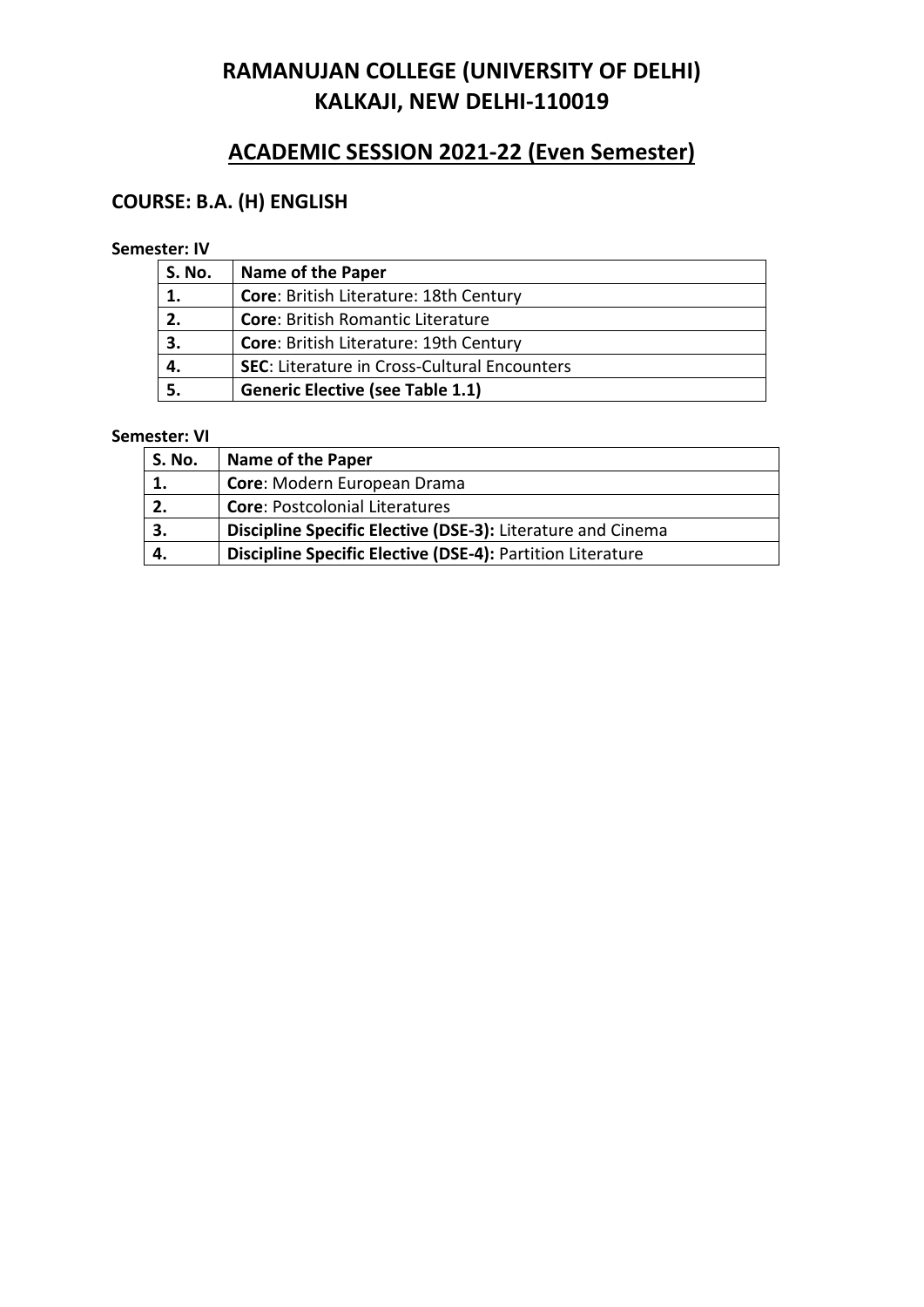# **ACADEMIC SESSION 2021-22 (Even Semester)**

## **COURSE: B.A. (H) HINDI**

## **Semester: IV**

| <b>S. No.</b> | <b>Name of the Paper</b>                    |
|---------------|---------------------------------------------|
| 1.            | Core: भारतीय काव्यशास्त्र                   |
| 2.            | <b>Core</b> : हिन्दी कविता (छायावाद के बाद) |
| 3.            | Core: हिन्दी उपन्यास                        |
| 4.            | <b>SEC: भाषा और समाज</b>                    |
|               | <b>Generic Elective (see Table 1.1)</b>     |

| <b>S. No.</b> | <b>Name of the Paper</b>                     |
|---------------|----------------------------------------------|
| 1.            | Core: हिन्दी आलोचना                          |
| 2.            | Core: हिन्दी निबंध और अन्य गद्य विधाएं       |
| 3.            | <b>Discipline Specific Elective (DSE-3):</b> |
|               | Any one of the following:                    |
|               | Option-1: लोकनाट्य                           |
|               | Option-2: हिन्दी की भाषिक विविधताएँ          |
| 4.            | <b>Discipline Specific Elective (DSE-4):</b> |
|               | Any one of the following:                    |
|               | Option-1: शोध प्रविधि                        |
|               | Option-2: अवधारणात्मक साहित्यिक पद           |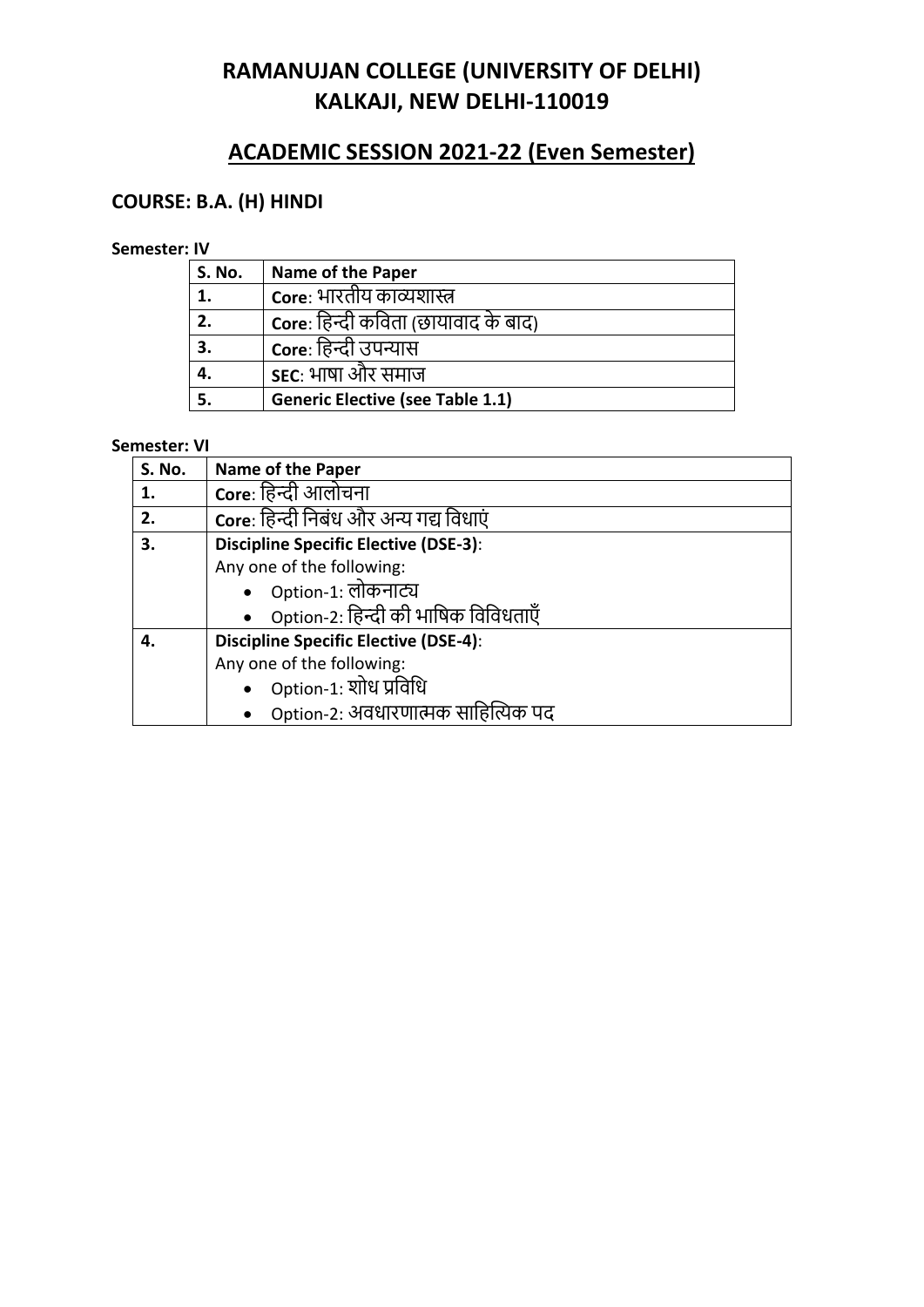# **ACADEMIC SESSION 2021-22 (Even Semester)**

## **COURSE: B.A. (H) POLITICAL SCIENCE**

## **Semester: IV**

| <b>S. No.</b> | <b>Name of the Paper</b>                                                     |
|---------------|------------------------------------------------------------------------------|
| 1.            | <b>Core: Political Processes and Institutions in Comparative Perspective</b> |
| 2.            | <b>Core: Public Policy and Administration in India</b>                       |
| З.            | <b>Core: Global Politics</b>                                                 |
| 4.            | <b>SEC: Legislative Practices and Procedures</b>                             |
|               | <b>Generic Elective (see Table 1.1)</b>                                      |

| <b>S. No.</b> | Name of the Paper                                                    |
|---------------|----------------------------------------------------------------------|
| 1.            | <b>Core: Modern Political Philosophy</b>                             |
| 2.            | Core: Indian Political Thought-II                                    |
| З.            | Discipline Specific Elective (DSE-3 & DSE-4):                        |
|               | Any one of the following:                                            |
|               | Option-1: Human Rights in a Comparative Perspective<br>$\bullet$     |
|               | Option-2: India's Foreign Policy in a Globalizing world<br>$\bullet$ |
|               | Any one of the following:                                            |
|               | Option-1: Feminism: Theory and Practice<br>$\bullet$                 |
|               | Option-2: Dilemmas in Politics<br>$\bullet$                          |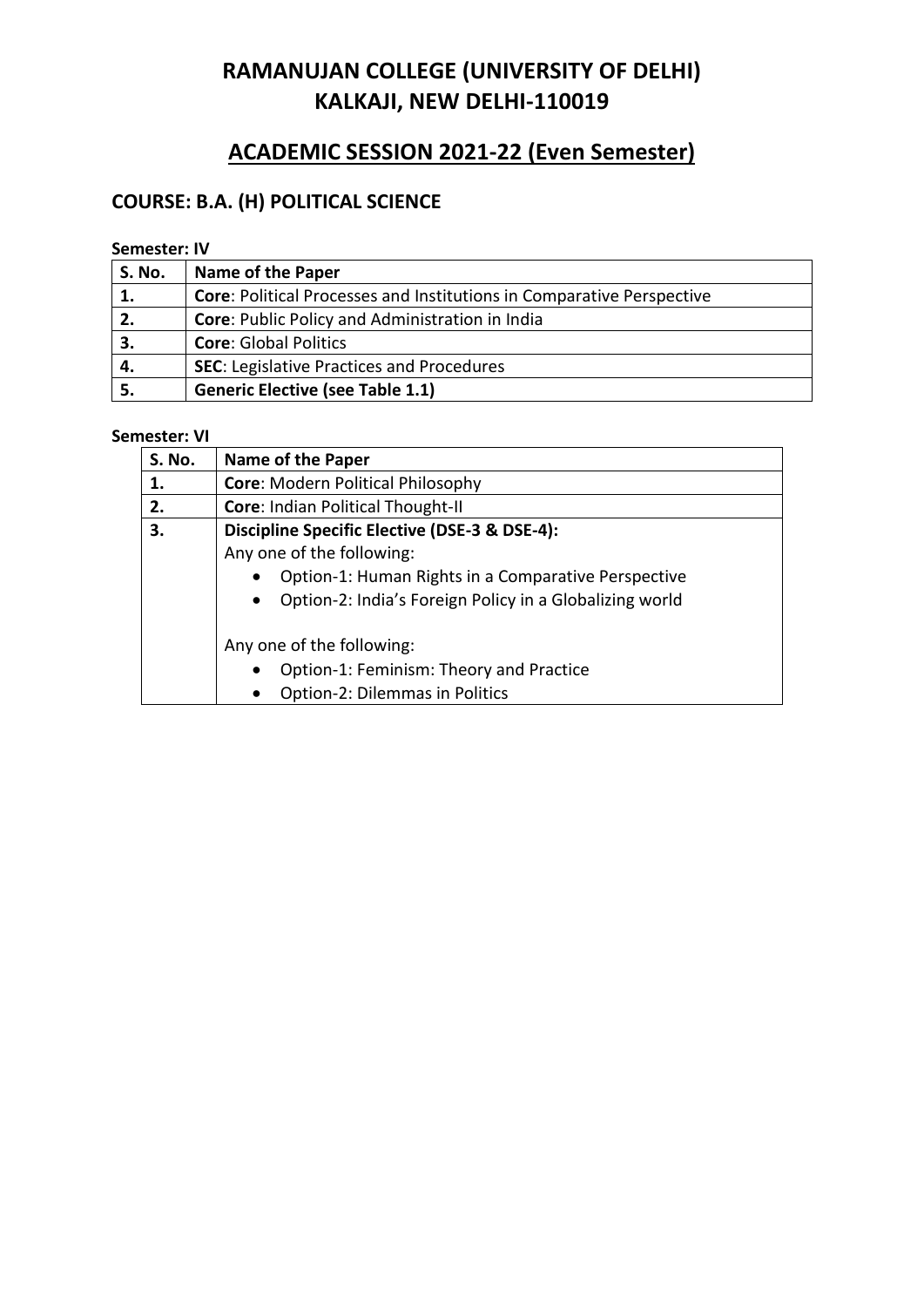# **ACADEMIC SESSION 2021-22 (Even Semester)**

## **COURSE: B.A. (H) PHILOSOPHY**

## **Semester: IV**

| <b>S. No.</b> | <b>Name of the Paper</b>                |
|---------------|-----------------------------------------|
| 1.            | <b>Core: Text of Indian Philosophy</b>  |
| 2.            | <b>Core: Text of Western Philosophy</b> |
| 3.            | <b>Core: Truth Functional Logic</b>     |
| 4.            | <b>SEC:</b> Art and Film Appreciation   |
|               | <b>Generic Elective (see Table 1.1)</b> |

| <b>S. No.</b> | Name of the Paper                                      |
|---------------|--------------------------------------------------------|
| 1.            | <b>Core:</b> Philosophy of Religion (Indian & Western) |
| 2.            | Core: Philosophy of Language (Indian & Western)        |
| 3.            | <b>Discipline Specific Elective (DSE-3 and DSE-4):</b> |
|               | Any two of the following:                              |
|               | Option-1: Aesthetics                                   |
|               | Option-2: Knowledge & Scepticism<br>$\bullet$          |
|               | Option-3: Feminism                                     |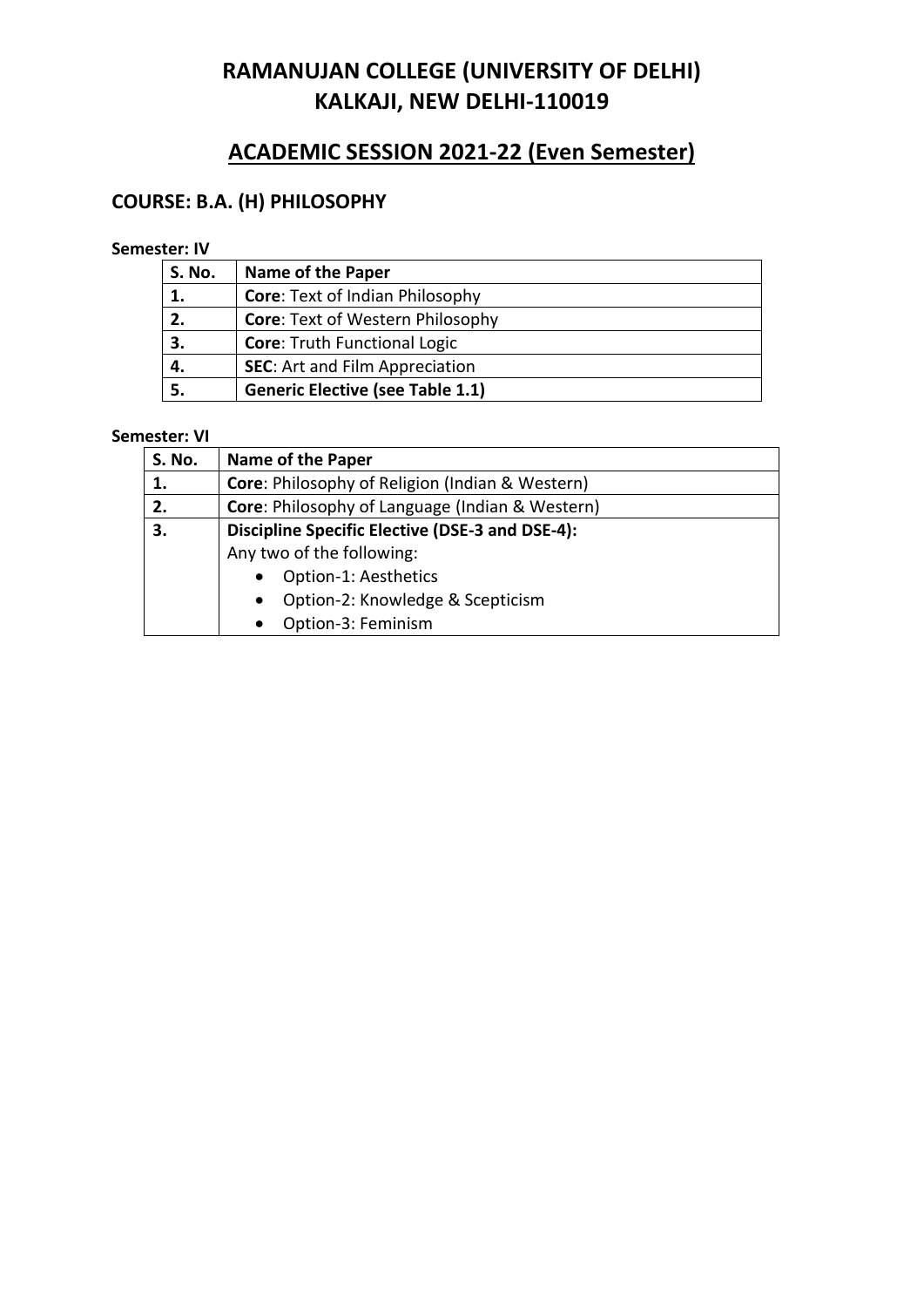# **ACADEMIC SESSION 2021-22 (Even Semester)**

## **COURSE: B.COM. (H)**

## **Semester: IV**

| S. No. | <b>Name of the Paper</b>                                        |
|--------|-----------------------------------------------------------------|
| 1.     | <b>Core: Cost Accounting</b>                                    |
| 2.     | <b>Core: Business Mathematics (with Practical)</b>              |
| 3.     | <b>Core:</b> Computer Applications in Business (with Practical) |
| 4.     | SEC: Any one of the following:                                  |
|        | Option-1: Collective Bargaining & Negotiation Skills            |
|        | Option-2: E-Filing of Returns (with Practical)<br>$\bullet$     |
|        | Option-3: Cyber Crimes and Laws<br>$\bullet$                    |
|        | <b>Generic Elective (see Table 1.1)</b>                         |

| <b>S. No.</b> | Name of the Paper                              |
|---------------|------------------------------------------------|
| 1.            | <b>Core: Auditing and Corporate Governance</b> |
| 2.            | Core: Goods and Service Tax (GST) & Custom Law |
| 3.            | <b>Discipline Specific Elective (DSE-3):</b>   |
|               | Any one of the following:                      |
|               | Option-1: Fundamentals of Investment           |
|               | Option-2: Consumer Affairs & Customer Care     |
| 4.            | <b>Discipline Specific Elective (DSE-4):</b>   |
|               | Any one of the following:                      |
|               | <b>Option-1: International Business</b>        |
|               | Option-2: Banking and Insurance<br>$\bullet$   |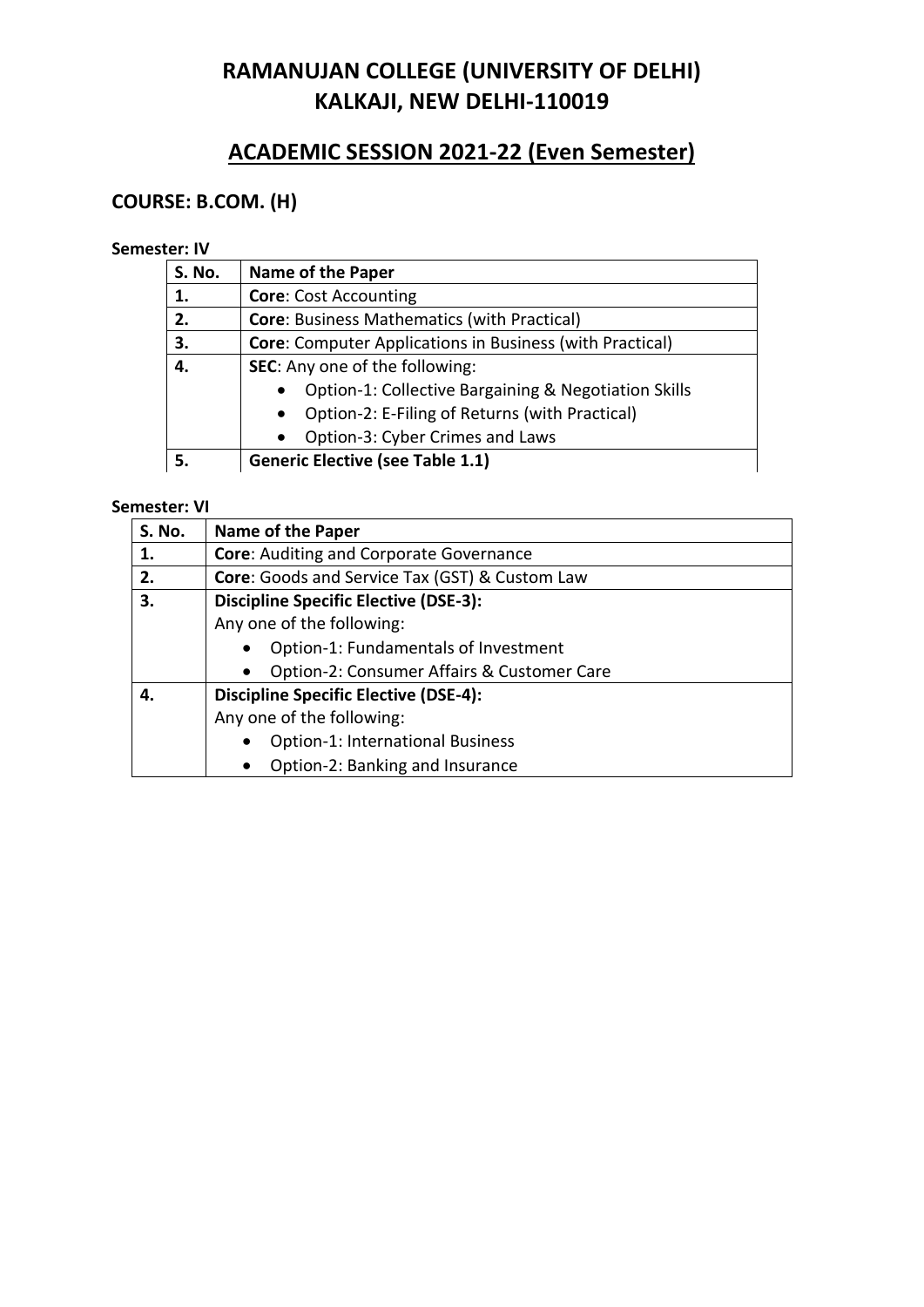# **ACADEMIC SESSION 2021-22 (Even Semester)**

## **COURSE: B.A. (H) ECONOMICS**

## **Semester: IV**

| <b>S. No.</b> | <b>Name of the Paper</b>                      |
|---------------|-----------------------------------------------|
|               | <b>Core: Intermediate Microeconomics - II</b> |
| 2.            | <b>Core:</b> Intermediate Macroeconomics - II |
| 3.            | <b>Core: Introductory Econometrics</b>        |
|               | <b>SEC: Research Methodology</b>              |
|               | <b>Generic Elective (see Table 1.1)</b>       |

| <b>S. No.</b> | <b>Name of the Paper</b>                      |
|---------------|-----------------------------------------------|
| 1.            | Core: Indian Economy II                       |
| 2.            | <b>Core: Development Economics II</b>         |
| 3.            | Discipline Specific Elective (DSE-3 & DSE-4): |
|               | Money and Financial Markets                   |
|               | <b>Environmental Economics</b>                |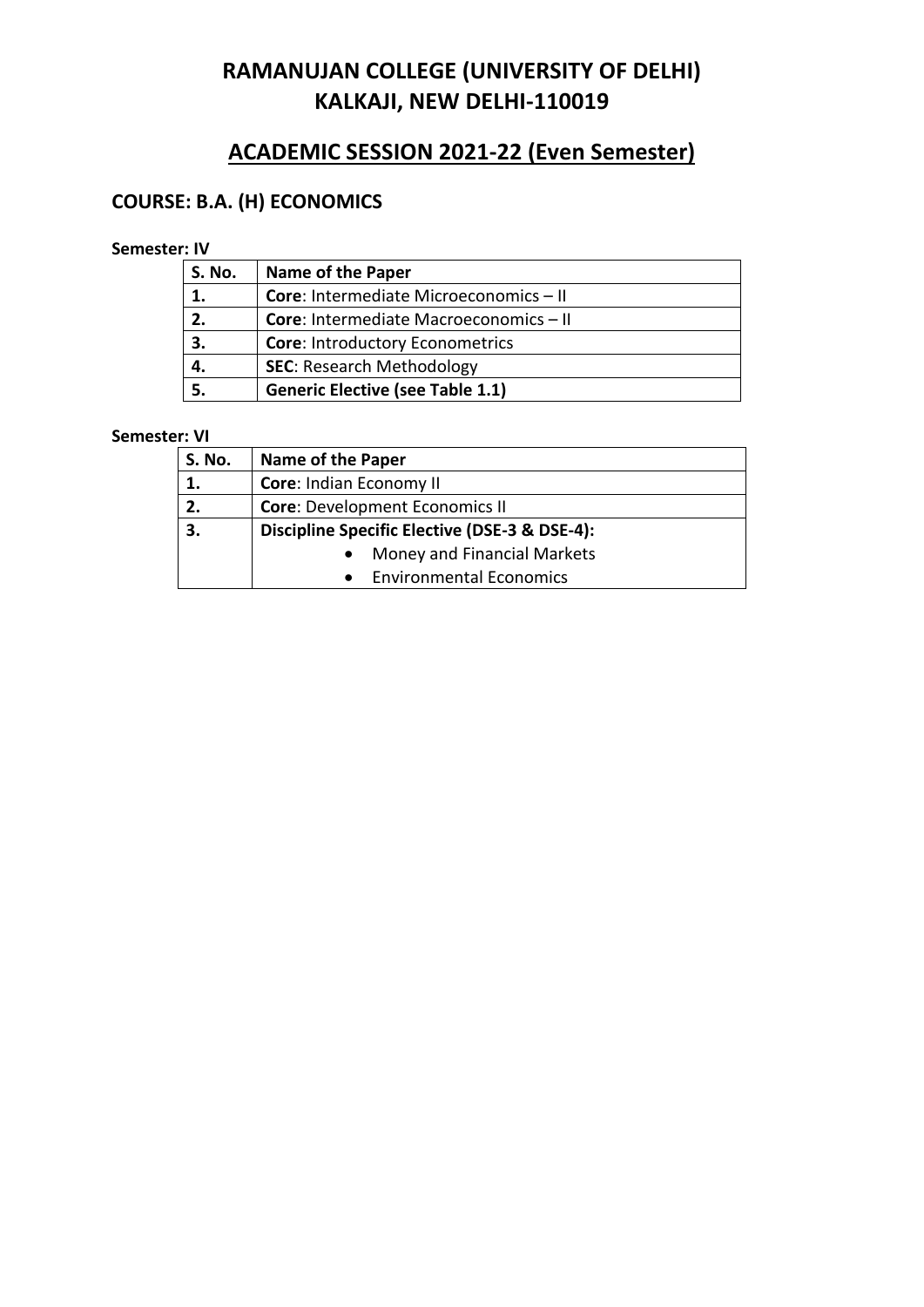# **ACADEMIC SESSION 2021-22 (Even Semester)**

## **COURSE: B.COM.**

### **Semester: IV**

| <b>S. No.</b> | Name of the Paper                                  |  |
|---------------|----------------------------------------------------|--|
| 1.            | <b>Core: Corporate Accounting</b>                  |  |
| 2.            | <b>Core: Cost Accounting</b>                       |  |
| 3.            | Language: Hindi-A/Hindi-B/Punjabi                  |  |
| 4.            | <b>SEC:</b> Any one of the following:              |  |
|               | Option-1: E-Commerce (with Practical)<br>$\bullet$ |  |
|               | Option-2: Investing in Stock Markets<br>$\bullet$  |  |

| <b>S. No.</b> | Name of the Paper                                                       |  |
|---------------|-------------------------------------------------------------------------|--|
| 1.            | <b>Discipline Specific Elective (DSE-3):</b>                            |  |
|               | Any one of the following:                                               |  |
|               | <b>Option-1: Management Accounting</b>                                  |  |
|               | Option-2: Banking and Insurance                                         |  |
| 2.            | <b>Discipline Specific Elective (DSE-4):</b>                            |  |
|               | Any one of the following:                                               |  |
|               | <b>Option-1: International Business</b>                                 |  |
|               | Option-2: Fundamentals of Investment                                    |  |
| 3.            | <b>SEC:</b> Any one of the following:                                   |  |
|               | Option-1: Advertising, Personal Selling and Salesmanship                |  |
|               | <b>Option-2: Collective Bargaining and Negotiation Skills</b>           |  |
| 4.            | <b>Generic Elective</b>                                                 |  |
|               | <b>Economics: Principles of Macroeconomics</b>                          |  |
|               | Political Science: Human Rights, Gender and Environment                 |  |
|               | <b>English: Readings on Indian Diversities &amp; Literary Movements</b> |  |
|               | Hindi: हिन्दी सिनेमा और उसका अध्ययन                                     |  |
|               | Philosophy: Logic                                                       |  |
|               | <b>History:</b> Delhi through the ages                                  |  |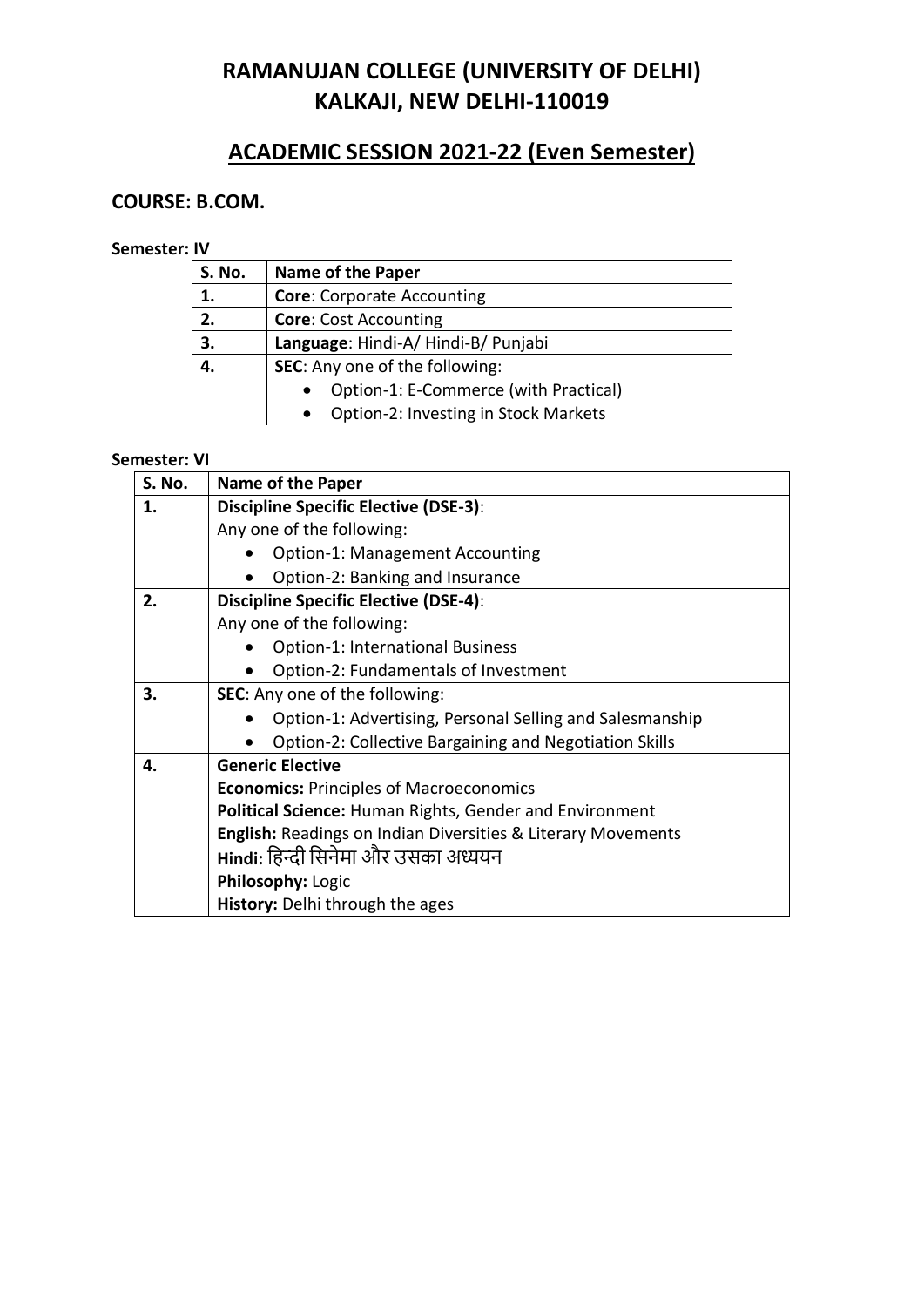# **ACADEMIC SESSION 2021-22 (Even Semester)**

# **COURSE: B.SC. (H) COMPUTER SCIENCE**

## **Semester: IV**

| <b>S. No.</b> | <b>Name of the Paper</b>                                              |  |
|---------------|-----------------------------------------------------------------------|--|
| 1.            | <b>Core:</b> Design and Analysis of Algorithms (with Practical)       |  |
| 2.            | <b>Core: Software Engineering (with Practical)</b>                    |  |
| 3.            | <b>Core:</b> Database Management Systems (with Practical)             |  |
| 4.            | SEC:                                                                  |  |
|               | Any one of the following:                                             |  |
|               | Option-1: Android Programming (with Practical)<br>$\bullet$           |  |
|               | Option-2: Introduction to R Programming (with Practical)<br>$\bullet$ |  |
|               | <b>Generic Elective (see Table 1.1)</b>                               |  |

| S. No. | Name of the Paper                                        |  |
|--------|----------------------------------------------------------|--|
| 1.     | <b>Core: Artificial Intelligence (with Practical)</b>    |  |
| 2.     | Core: Computer Graphics (with Practical)                 |  |
| З.     | <b>Discipline Specific Elective (DSE-3):</b>             |  |
|        | Any one of the following:                                |  |
|        | Option-1: Data Mining (with Practical)<br>$\bullet$      |  |
|        | Option-2: Information Security (with Practical)          |  |
| 4.     | <b>Discipline Specific Elective (DSE-4):</b>             |  |
|        | Any one of the following:                                |  |
|        | Option-1: Machine Learning (with Practical)<br>$\bullet$ |  |
|        | Option-2: Project Work/ Dissertation                     |  |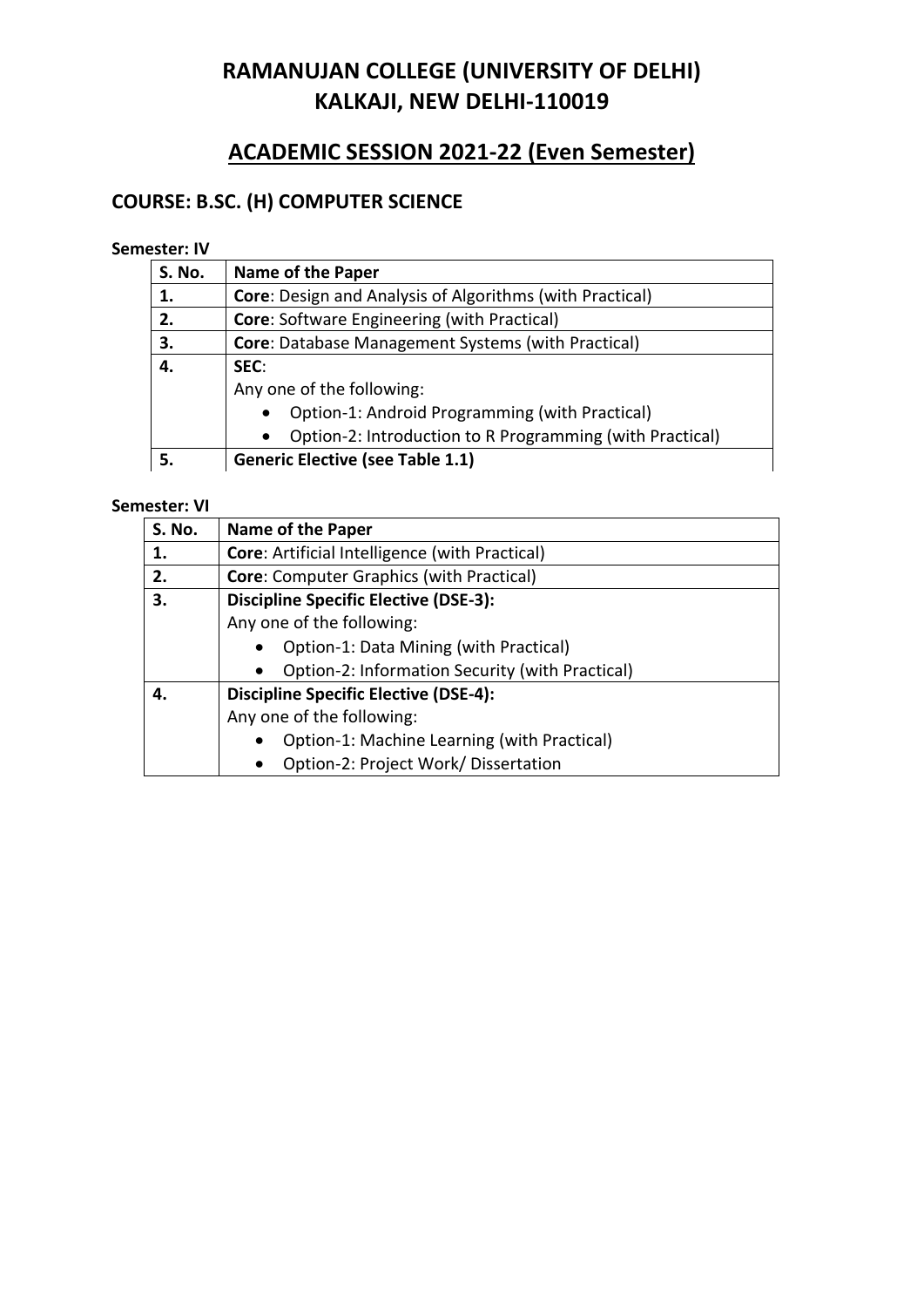# **ACADEMIC SESSION 2021-22 (Even Semester)**

## **COURSE: B.SC. (H) MATHEMATICS**

## **Semester: IV**

| <b>S. No.</b> | <b>Name of the Paper</b>                                     |  |
|---------------|--------------------------------------------------------------|--|
| 1.            | <b>Core: Partial Differential Equations (with Practical)</b> |  |
| 2.            | Core: Riemann Integration and Series of Functions            |  |
| 3.            | <b>Core: Ring Theory and Linear Algebra-I</b>                |  |
| 4.            | SEC: Computer Algebra systems and related Software (with     |  |
|               | Practical)                                                   |  |
|               | <b>Generic Elective (see Table 1.1)</b>                      |  |

| <b>S. No.</b> | <b>Name of the Paper</b>                                   |  |
|---------------|------------------------------------------------------------|--|
| 1.            | <b>Core: Complex Analysis (with Practical)</b>             |  |
| 2.            | Core: Ring Theory and Linear Algebra-II                    |  |
| 3.            | Discipline Specific Elective (DSE-3): Mathematical Finance |  |
| 4.            | <b>Discipline Specific Elective (DSE-4):</b>               |  |
|               | Any one of the following:                                  |  |
|               | Option-1: Number Theory<br>$\bullet$                       |  |
|               | Option-2: Linear Programming and Applications<br>$\bullet$ |  |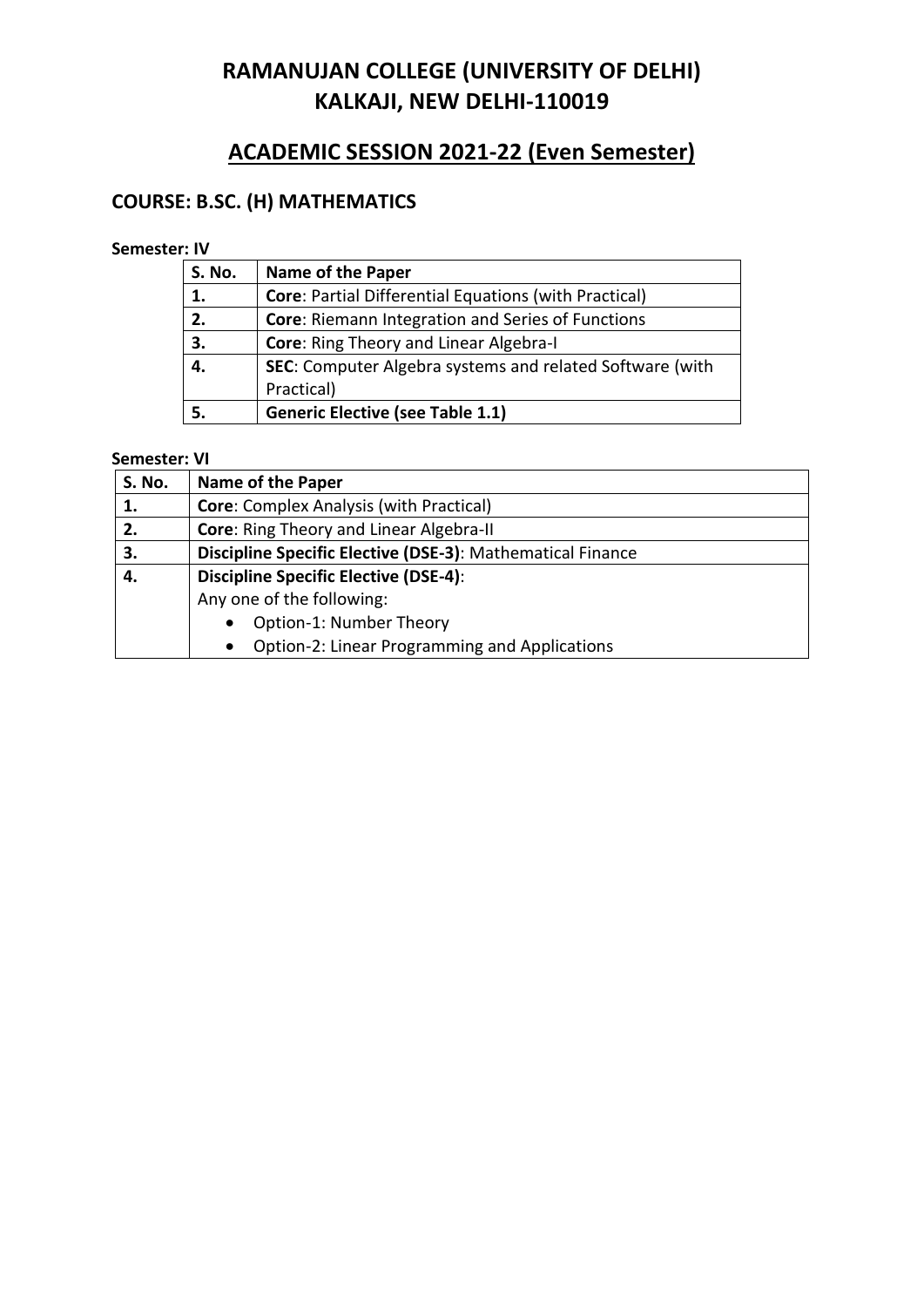# **ACADEMIC SESSION 2021-22 (Even Semester)**

## **COURSE: B.SC. (H) STATISTICS**

## **Semester: IV**

| <b>S. No.</b> | <b>Name of the Paper</b>                                                       |
|---------------|--------------------------------------------------------------------------------|
| 1.            | <b>Core: Statistical Inference (with Practical)</b>                            |
| 2.            | <b>Core: Linear Models (with Practical)</b>                                    |
| З.            | <b>Core: Statistical Quality Control (with Practical)</b>                      |
|               | <b>SEC:</b> Statistical Data Analysis Using Software Packages (with Practical) |
|               | <b>Generic Elective (see Table 1.1)</b>                                        |

| <b>S. No.</b> | <b>Name of the Paper</b>                                           |  |
|---------------|--------------------------------------------------------------------|--|
| 1.            | <b>Core:</b> Designs of Experiment (with Practical)                |  |
| 2.            | <b>Core:</b> Multivariate Analysis and Nonparametric methods (with |  |
|               | Practical)                                                         |  |
| 3.            | Discipline Specific Elective (DSE-3 & DSE-4):                      |  |
|               | <b>Financial Statistics (with Practical)</b>                       |  |
|               | Biostatistics and Survival Analysis (with Practical)               |  |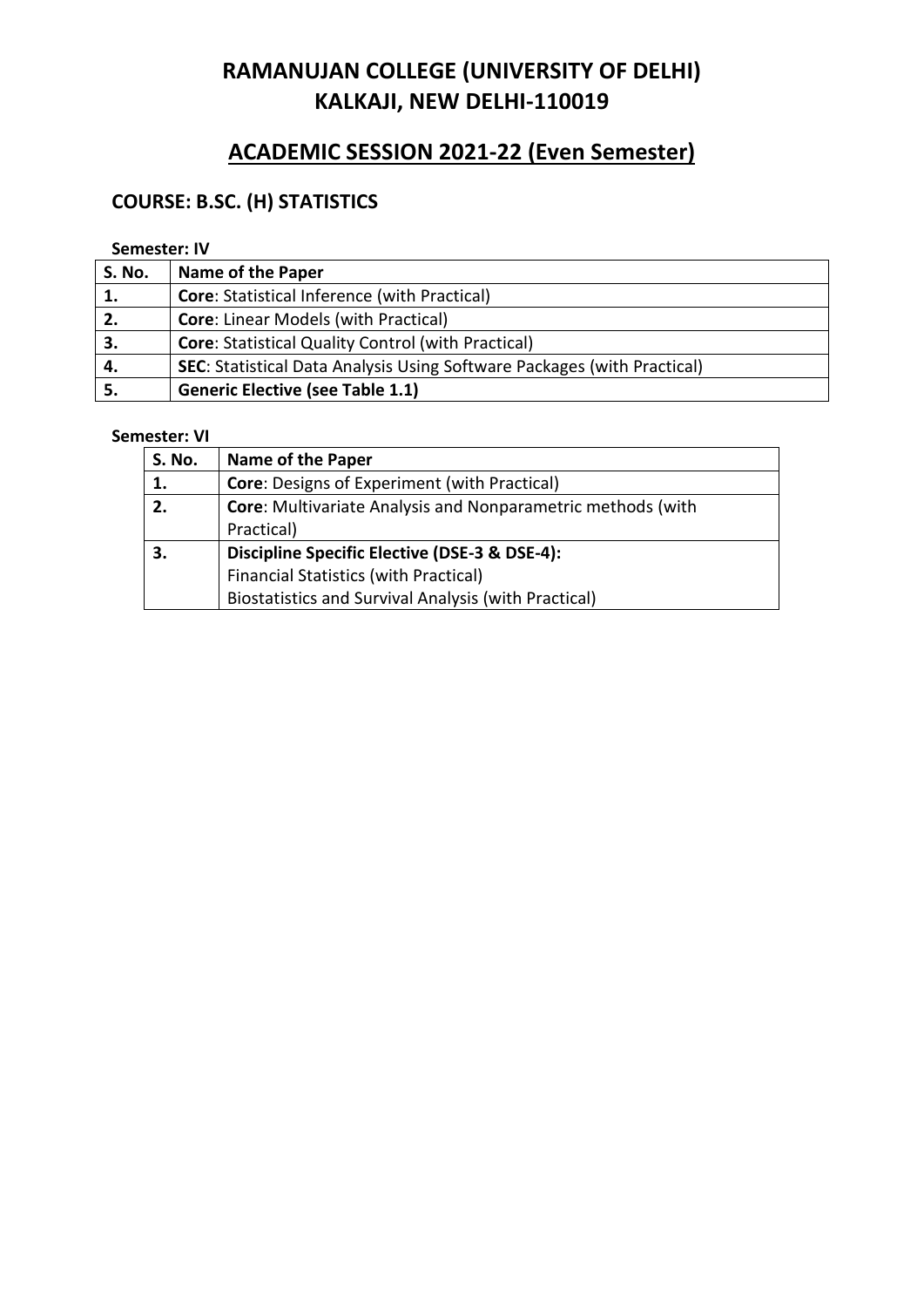# **ACADEMIC SESSION 2021-22 (Even Semester)**

# **COURSE: B.SC. (H) ENVIRONMENTAL SCIENCE**

| <b>S. No.</b> | <b>Name of the Paper</b>                             |
|---------------|------------------------------------------------------|
| 1.            | <b>Core:</b> Systematics & Biogeography              |
| 2.            | <b>Core: Urban Ecosystems</b>                        |
| 3.            | <b>Core:</b> Environmental Legislation & Policy      |
| 4.            | <b>SEC: Environment Impact &amp; Risk Assessment</b> |
|               | <b>Generic Elective (see Table 1.1)</b>              |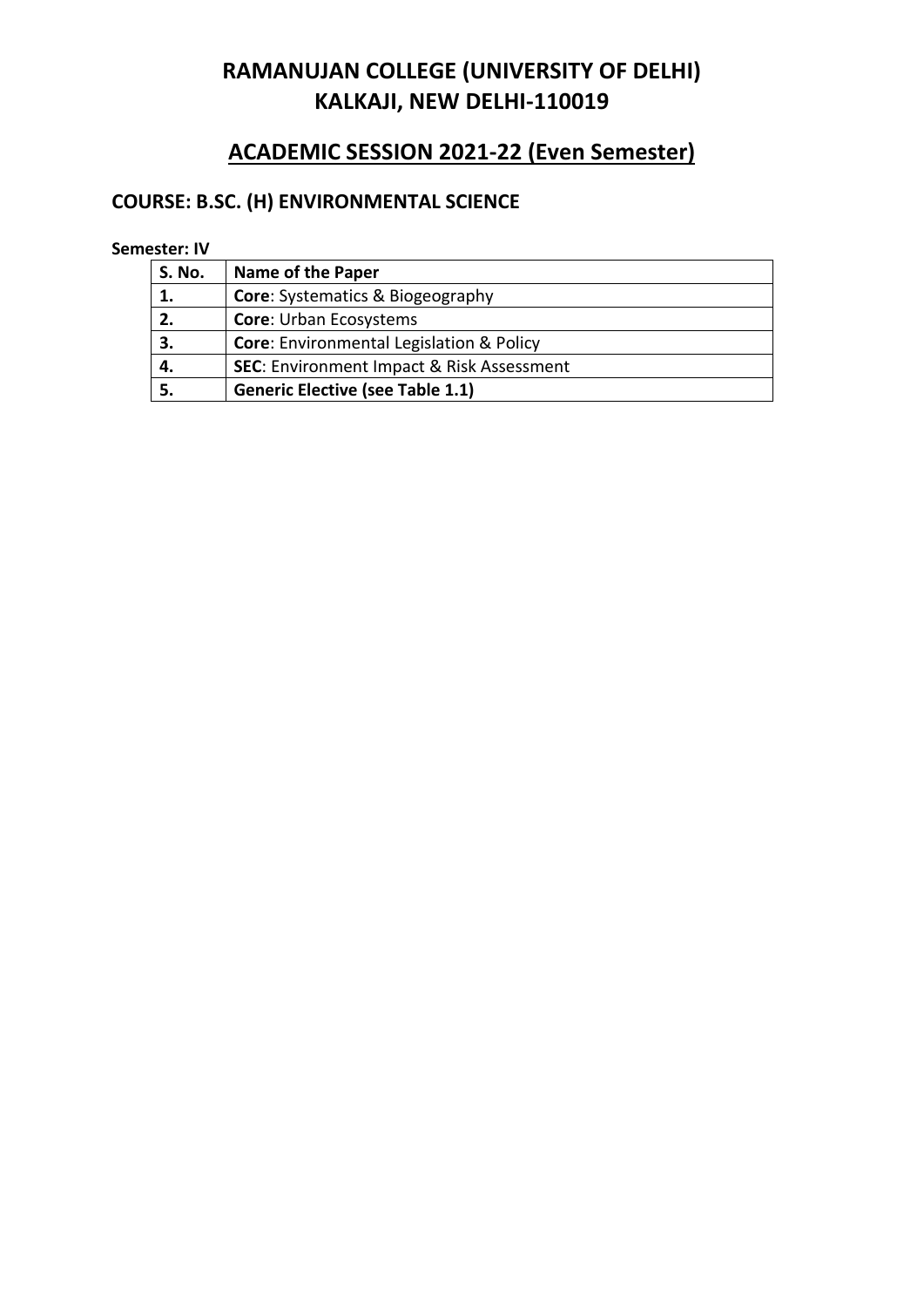## **ACADEMIC SESSION 2021-22 (Even Semester)**

## **COURSE: BMS**

### **Semester: IV**

| <b>S. No.</b> | <b>Name of the Paper</b>                                          |  |
|---------------|-------------------------------------------------------------------|--|
| 1.            | <b>Core: Business Research</b>                                    |  |
| 2.            | <b>Core: Human Resource Management</b>                            |  |
| 3.            | <b>Core: Financial Management</b>                                 |  |
| 4.            | <b>SEC:</b> Statistical Software package (with Practical)         |  |
| 5.            | <b>Generic Elective: Commerce (Insurance and Risk Management)</b> |  |

| S. No.                                              | <b>Name of the Paper</b>                                                                                 |                                                                                                                                               |  |
|-----------------------------------------------------|----------------------------------------------------------------------------------------------------------|-----------------------------------------------------------------------------------------------------------------------------------------------|--|
| 1.                                                  |                                                                                                          | <b>Core: Business Policy and Strategy</b>                                                                                                     |  |
| 2.                                                  | <b>Core: Financial Institutions and Markets</b>                                                          |                                                                                                                                               |  |
| <b>Discipline Specific Elective (Any One Group)</b> |                                                                                                          |                                                                                                                                               |  |
| 4.                                                  | <b>Finance</b><br><b>3.</b> International Finance<br>Investment Banking and Financial<br><b>Services</b> | <b>Management of Global Business</b><br><b>3.</b> International Supply Chain<br>Management<br>4. Cross Cultural Human Resource<br>Management. |  |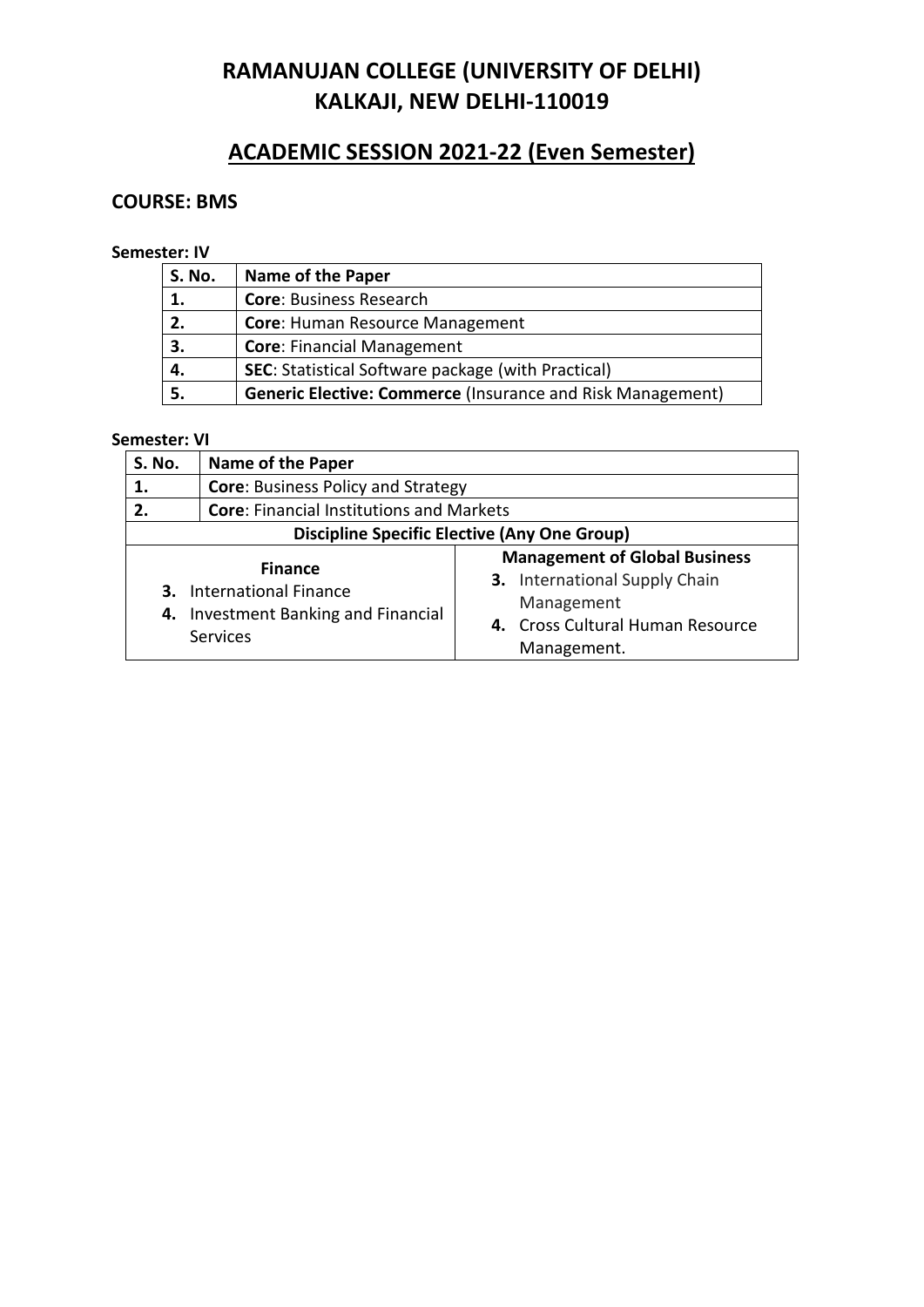# **ACADEMIC SESSION 2021-22 (Even Semester)**

## **COURSE: B.A. (H) APPLIED PSYCHOLOGY**

## **Semester: IV**

| <b>S. No.</b> | <b>Name of the Paper</b>                              |  |
|---------------|-------------------------------------------------------|--|
| 1.            | <b>Core: Applied Social Psychology-II</b>             |  |
| 2.            | <b>Core: Health Psychology (with Practical)</b>       |  |
| 3.            | <b>Core:</b> Counselling Psychology (with Practical)  |  |
| 4.            | <b>SEC:</b> Communication Competence (with Practical) |  |
|               | <b>Generic Elective (see Table 1.1)</b>               |  |

| <b>S. No.</b> | <b>Name of the Paper</b>                                                       |  |
|---------------|--------------------------------------------------------------------------------|--|
| 1.            | <b>Core:</b> Understanding Psychological Disorders-II (with Practical)         |  |
| 2.            | Core: Foundation of Industrial/ Organizational Psychology- II (with Practical) |  |
| 3.            | Discipline Specific Elective (DSE-3): Neuropsychology (with Practical)         |  |
| 4.            | <b>Discipline Specific Elective (DSE-4):</b>                                   |  |
|               | Any one of the following:                                                      |  |
|               | Option-1: Project<br>$\bullet$                                                 |  |
|               | Option-2: Living in Media World (with Practical)<br>$\bullet$                  |  |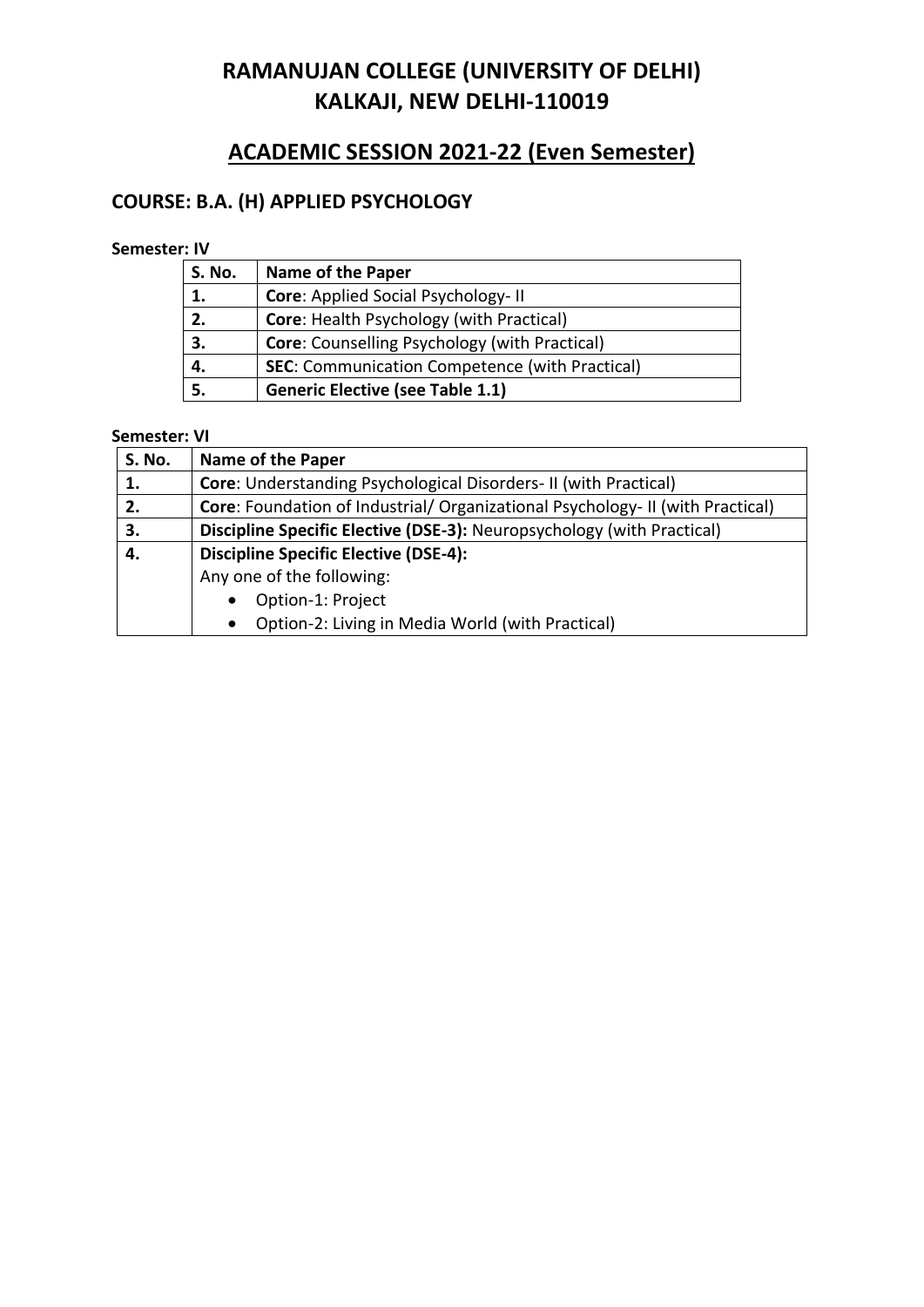# **ACADEMIC SESSION 2021-22 (Even Semester)**

## **GENERIC ELECTIVES IN 4 TH SEMESTER**

| <b>Department</b>         | <b>Name of the Paper</b>                             |
|---------------------------|------------------------------------------------------|
| <b>English</b>            | Language, Literature & Culture                       |
| <b>Political Science</b>  | Women, Power and Politics                            |
| <b>Management</b>         | <b>Production and Operations Management</b>          |
| <b>Economics</b>          | Indian Economy-II                                    |
| <b>History</b>            | Religion and Religiosity                             |
| <b>Applied Psychology</b> | <b>Intergroup Relations</b>                          |
| <b>Computer Science</b>   | Information Security and Cyber Laws (with Practical) |
| <b>Statistics</b>         | Applied Statistics (with Practical)                  |
| <b>Mathematics</b>        | <b>Numerical Methods (with Practical)</b>            |
| <b>Commerce</b>           | Insurance and Risk Management                        |
| Hindi                     | Hindi Ka Vaishvik Paridrishay                        |
| Philosophy                | <b>Bioethics</b>                                     |

**Table 1.1**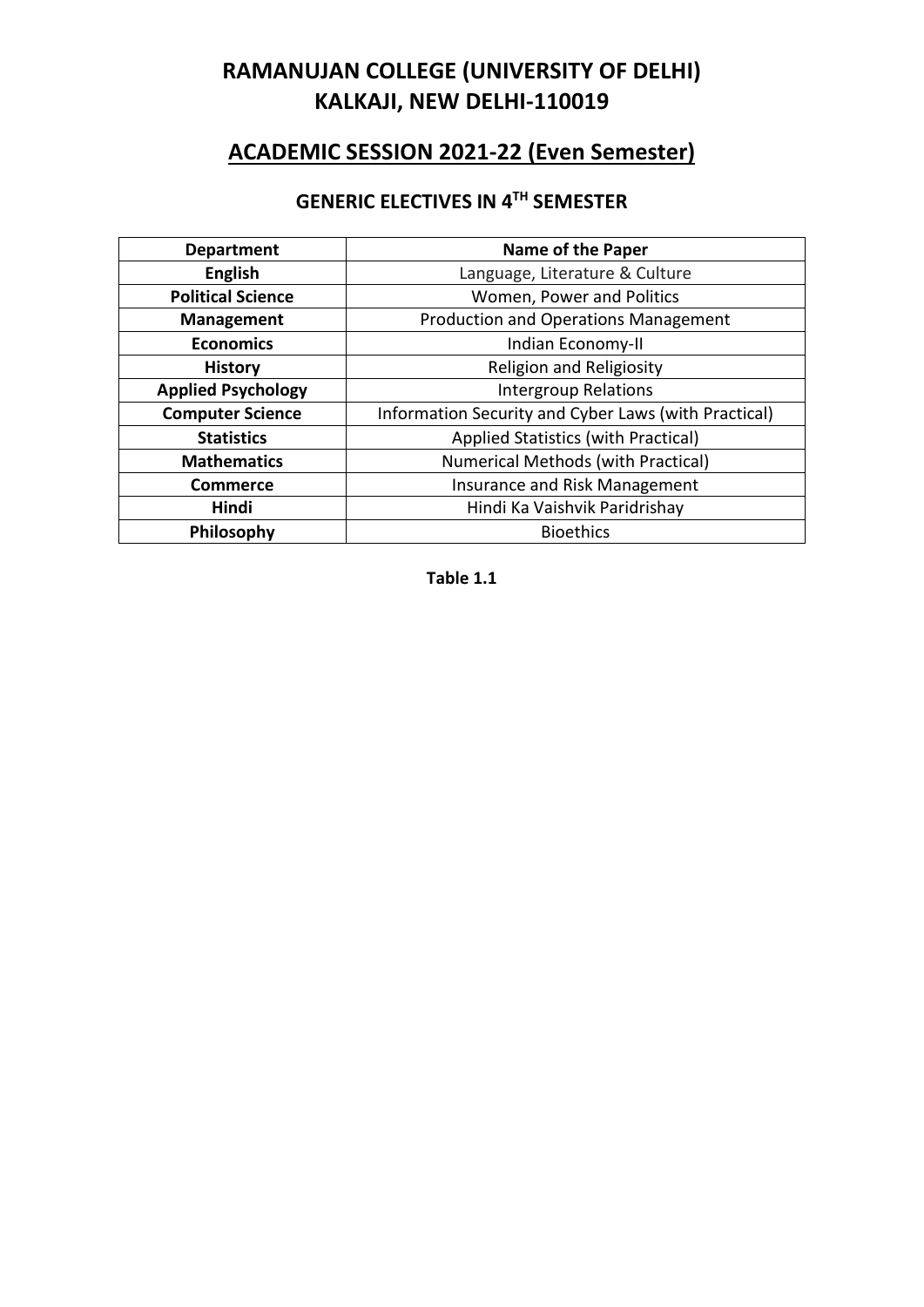# **ACADEMIC SESSION 2021-22 (Even Semester)**

## **COURSE: BA PROGRAMME**

### **Semester: IV**

| S. No. | Name of the Paper                                              |
|--------|----------------------------------------------------------------|
|        | <b>Core Course-1</b>                                           |
|        | <b>Core Course-2</b>                                           |
|        | Language: English Language through Literature/ English Fluency |
|        | <b>SEC</b>                                                     |

| <b>Core Papers</b>                         |                                                        |  |
|--------------------------------------------|--------------------------------------------------------|--|
| <b>Discipline</b>                          | <b>Name of the Paper</b>                               |  |
| <b>Economics</b>                           | Principles of Macroeconomics-II                        |  |
| <b>History</b>                             | History of India, c. 1700-1950                         |  |
| <b>Political Science</b>                   | Introduction to International Relations                |  |
| <b>Accounting and Finance</b>              | Financial Markets, Institutions and Financial Services |  |
| <b>Entrepreneurship and Small Business</b> | Managerial Aspects of Small Business - Operations,     |  |
|                                            | Office, Accounting & Financial Areas                   |  |
| <b>Mathematics</b>                         | Analysis                                               |  |
| Philosophy                                 | Modern Western Philosophy                              |  |
| <b>Psychology</b>                          | Statistical Methods and Psychological Research (with   |  |
|                                            | Practical)                                             |  |

## **SEC (Skill Enhancement Courses)**

| <b>Subject</b>           | Name of the paper                                       |
|--------------------------|---------------------------------------------------------|
| <b>Economics</b>         | <b>Research Methodology</b>                             |
| <b>History</b>           | <b>History and Archaeology</b>                          |
| <b>Political Science</b> | Public Opinion and Survey Research                      |
| <b>Mathematics</b>       | Mathematical Typesetting system: LaTeX (with Practical) |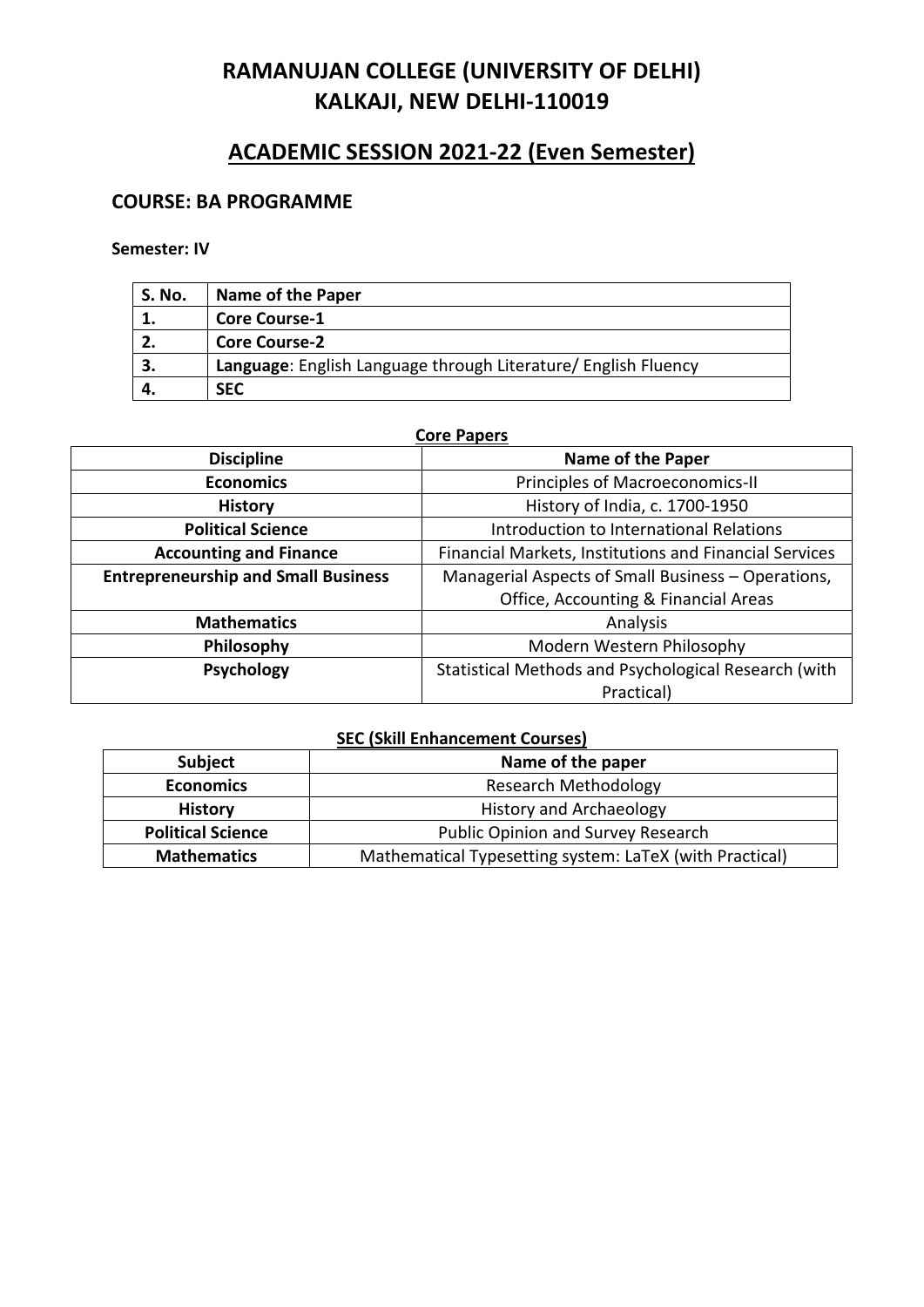## **ACADEMIC SESSION 2021-22 (Even Semester)**

#### **Semester: VI**

| S. No. | <b>Name of the Paper</b> |
|--------|--------------------------|
|        | DSE-1                    |
|        | DSE-2                    |
|        | <b>SEC</b>               |
|        | <b>Generic Elective</b>  |

#### **DSE Papers**

| <b>Name of the Paper</b><br><b>Discipline</b>  |                                                                 |  |
|------------------------------------------------|-----------------------------------------------------------------|--|
| <b>Economics</b>                               | Economic Development and Policy in India-II                     |  |
| <b>History</b>                                 | Issues in twentieth century World History II                    |  |
| <b>Political Science</b>                       | Any one of the following:                                       |  |
|                                                | Option 1: Democracy and Governance<br>$\bullet$                 |  |
|                                                | <b>Option 2: Understanding Globalization</b>                    |  |
| <b>Accounting and Finance</b>                  | Computer Application in Accounting and Finance (with Practical) |  |
| <b>Entrepreneurship &amp; Small Business</b>   | Social Entrepreneurship                                         |  |
| <b>Numerical Methods</b><br><b>Mathematics</b> |                                                                 |  |
| Philosophy<br>Feminism                         |                                                                 |  |

### **SEC (Skill Enhancement Courses)**

| <b>Subject</b>           | Name of the paper                                       |
|--------------------------|---------------------------------------------------------|
| <b>Economics</b>         | <b>Basic Computational Techniques for Data Analysis</b> |
| <b>History</b>           | Radio and Cinema in India: A Social History             |
| <b>Political Science</b> | <b>Conflict and Peace Building</b>                      |
| <b>Mathematics</b>       | Statistical Software: R (with Practical)                |
| Punjabi                  | Learning Skill of Punjabi Lexicography                  |

### **GE (Generic Elective Courses)**

| Subject                  | Name of the paper                                   |
|--------------------------|-----------------------------------------------------|
| <b>History</b>           | Delhi through the ages                              |
| <b>Political Science</b> | Human Rights, Gender and Environment                |
| <b>Economics</b>         | <b>Principles of Macroeconomics</b>                 |
| <b>English</b>           | Readings on Indian Diversities & Literary Movements |
| <b>Hindi</b>             | हिन्दी सिनेमा और उसका अध्ययन                        |
| Philosophy               | Logic                                               |